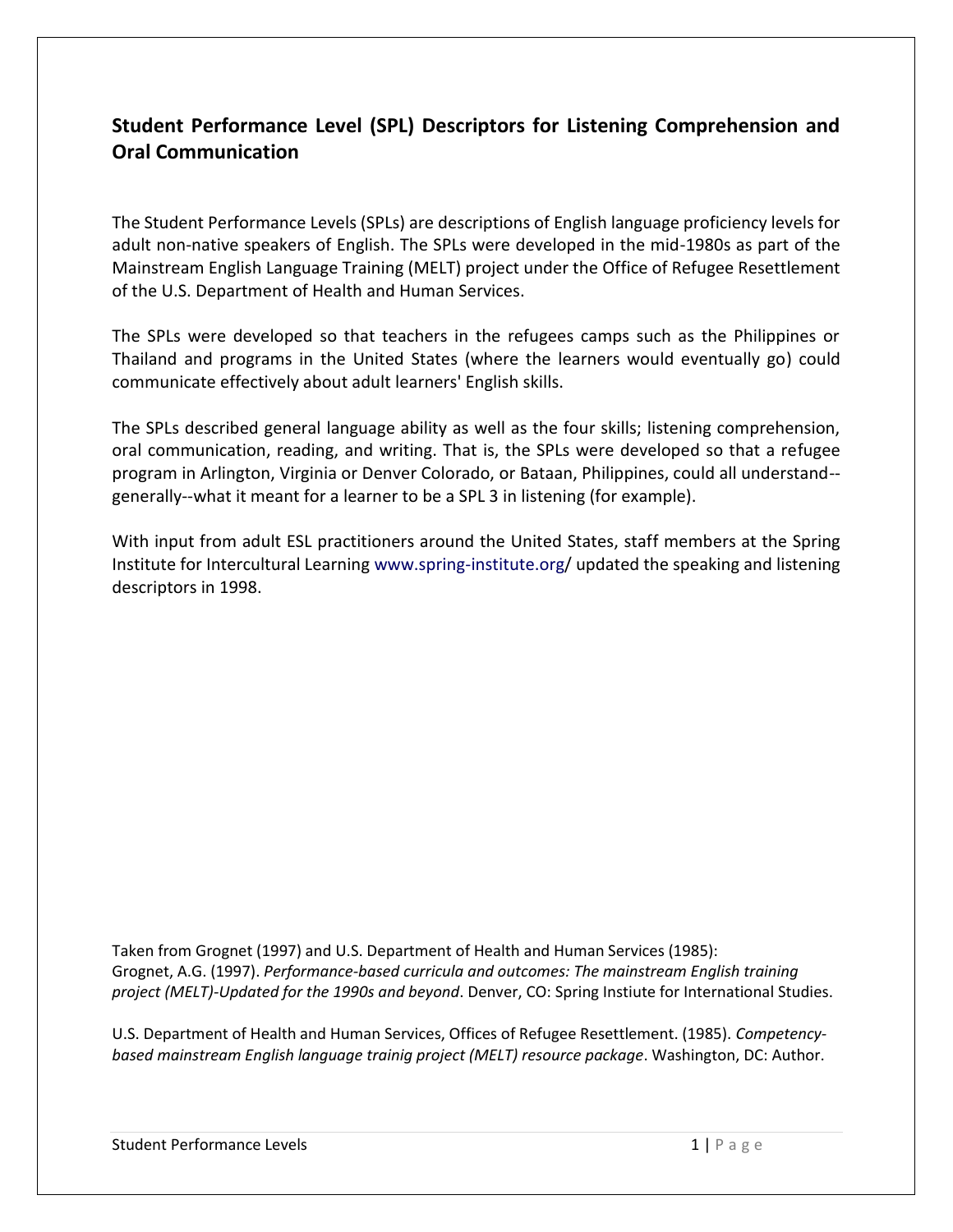| <b>SPL</b>     | <b>General Language Ability</b>                                                                                                                                                                                                                                                                                                                                                                                                | <b>Listening</b><br>Comprehension                                                                                 | Oral<br>Communication                                                                              |
|----------------|--------------------------------------------------------------------------------------------------------------------------------------------------------------------------------------------------------------------------------------------------------------------------------------------------------------------------------------------------------------------------------------------------------------------------------|-------------------------------------------------------------------------------------------------------------------|----------------------------------------------------------------------------------------------------|
| $\pmb{0}$      | No ability whatsoever                                                                                                                                                                                                                                                                                                                                                                                                          | No ability whatsoever                                                                                             | No ability whatsoever                                                                              |
| $\mathbf{1}$   | Functions minimally, if at all, in<br>English. Can handle only very routine<br>entry-level jobs that do not require<br>oral communication, and in which all<br>tasks can be easily demonstrated. A<br>native speaker used to dealing with<br>limited English speakers can rarely<br>communicate with a person at this<br>level except through gestures.                                                                        | Understands only a few Vocabulary limited to a<br>isolated words, and<br>extremely simple<br>learned phrases.     | few isolated words. No<br>control of grammar.                                                      |
| $\overline{2}$ | Functions in a very limited way in<br>situations related to immediate<br>needs. Can handle only routine<br>entry-level jobs that do not require<br>oral communication, and in which all<br>tasks can be easily demonstrated. A<br>native English speaker used to<br>dealing with limited English speakers<br>will have great difficulty<br>communicating with a person at this<br>level.                                       | Understands a limited<br>number of very simple<br>learned phrases,<br>spoken slowly with<br>frequent repetitions. | Expresses a limited<br>number of immediate<br>survival needs using very<br>simple learned phrases. |
| 3              | Functions with some difficulty in<br>situations related to immediate<br>needs. Can handle routine entry-level spoken slowly with<br>jobs that involve only the most basic frequent repetitions.<br>oral communication, and in which all<br>tasks can be demonstrated. A native<br>English speaker used to dealing with<br>limited English speakers will have<br>great difficulty communicating with a<br>person at this level. | Understands simple<br>learned phrases,                                                                            | Expresses immediate<br>survival needs using simple<br>learned phrases.                             |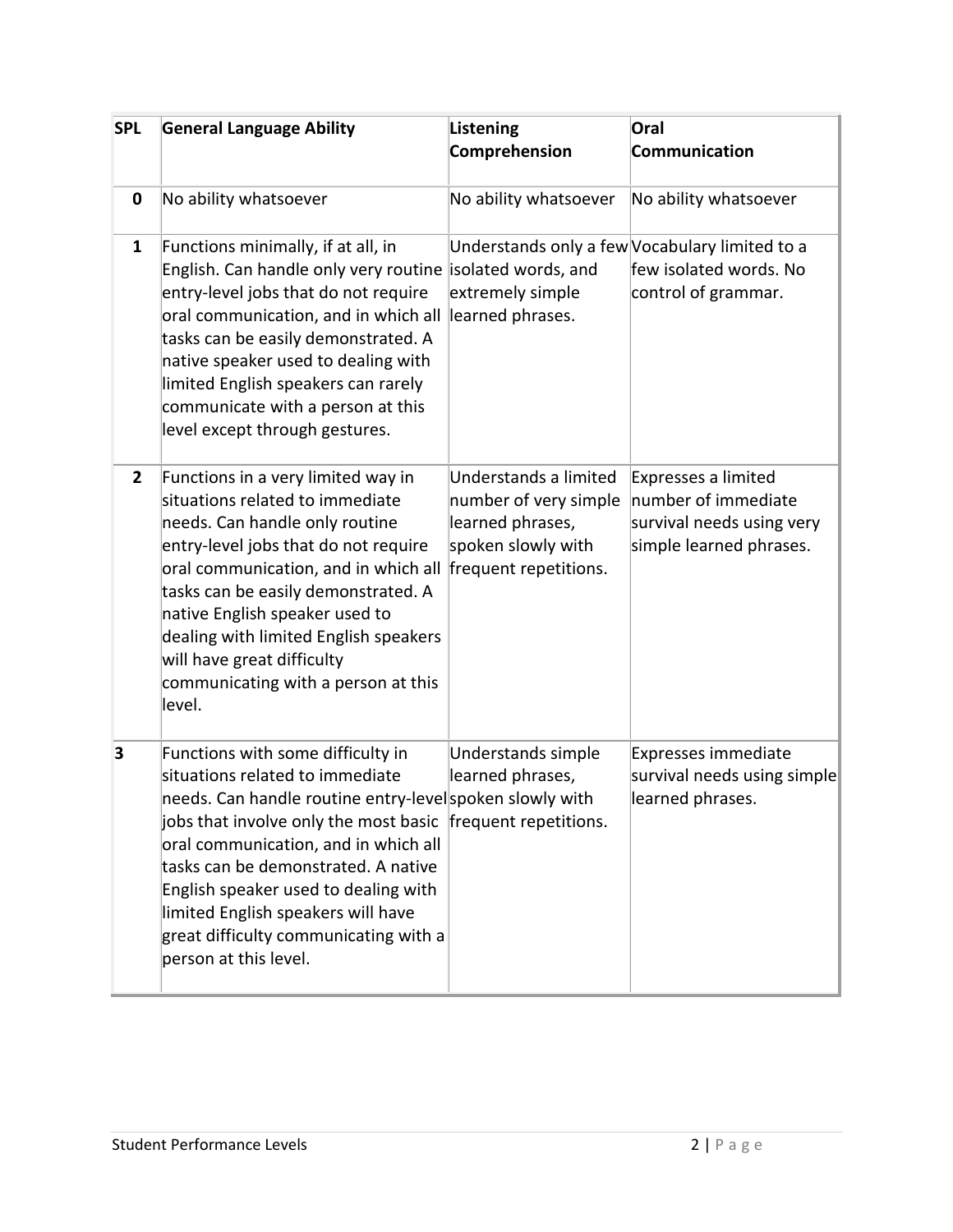| <b>SPL</b>     | <b>General Language Ability</b>                                                                                                                                                                                                                                                                                                                                                                              | <b>Listening</b><br>Comprehension                                                                                                                                                    | Oral<br>Communication                                                                                                                                                                                                                                                                                                                                                                                                                                                                                                                                                                               |
|----------------|--------------------------------------------------------------------------------------------------------------------------------------------------------------------------------------------------------------------------------------------------------------------------------------------------------------------------------------------------------------------------------------------------------------|--------------------------------------------------------------------------------------------------------------------------------------------------------------------------------------|-----------------------------------------------------------------------------------------------------------------------------------------------------------------------------------------------------------------------------------------------------------------------------------------------------------------------------------------------------------------------------------------------------------------------------------------------------------------------------------------------------------------------------------------------------------------------------------------------------|
| $\overline{4}$ | Can satisfy basic survival needs and a Understands simple<br>few very routine social demands. Can learned phrases easily,<br>handle entry-level jobs that involve<br>some simple oral communication,<br>but in which tasks can be easily<br>demonstrated. A native English<br>speaker used to dealing with limited<br>English speakers will have difficulty<br>communicating with a person at this<br>level. | and some simple new<br>phrases containing<br>familiar vocabulary,<br>spoken slowly with<br>frequent repetitions.                                                                     | Expresses basic survival<br>needs including asking and<br>responding to related<br>questions, using both<br>learned and a limited<br>number of new phrases.<br>Participates in basic<br>conversations in a few very<br>routine social situations.<br>Speaks with hesitation and<br>frequent pauses. Some<br>control of basic grammar.                                                                                                                                                                                                                                                               |
| 5              | Can satisfy basic survival needs and<br>some limited social demands. Can<br>handle jobs and job training that<br>involve following simple oral<br>instructions but in which most tasks<br>can also be demonstrated. A native<br>English speaker used to dealing with<br>limited English speakers will have<br>some difficulty communicating with a telephone.<br>person at this level.                       | Understands learned<br>phrases easily and<br>short new phrases<br>containing familiar<br>vocabulary spoken<br>slowly with repetition.<br>Has limited ability to<br>understand on the | Functions independently in<br>most face-to-face basic<br>survival situations but<br>needs some help. Asks and<br>responds to direct<br>questions on familiar and<br>some unfamiliar subjects.<br>Still relies on learned<br>phrases but also uses new<br>phrases (i.e., speaks with<br>some creativity) but with<br>hesitation and pauses.<br>Communicates on the<br>phone to express a limited<br>number of survival needs,<br>but with some difficulty.<br>Participates in basic<br>conversations in a limited<br>number of social<br>situations. Can<br>occasionally clarify general<br>meaning. |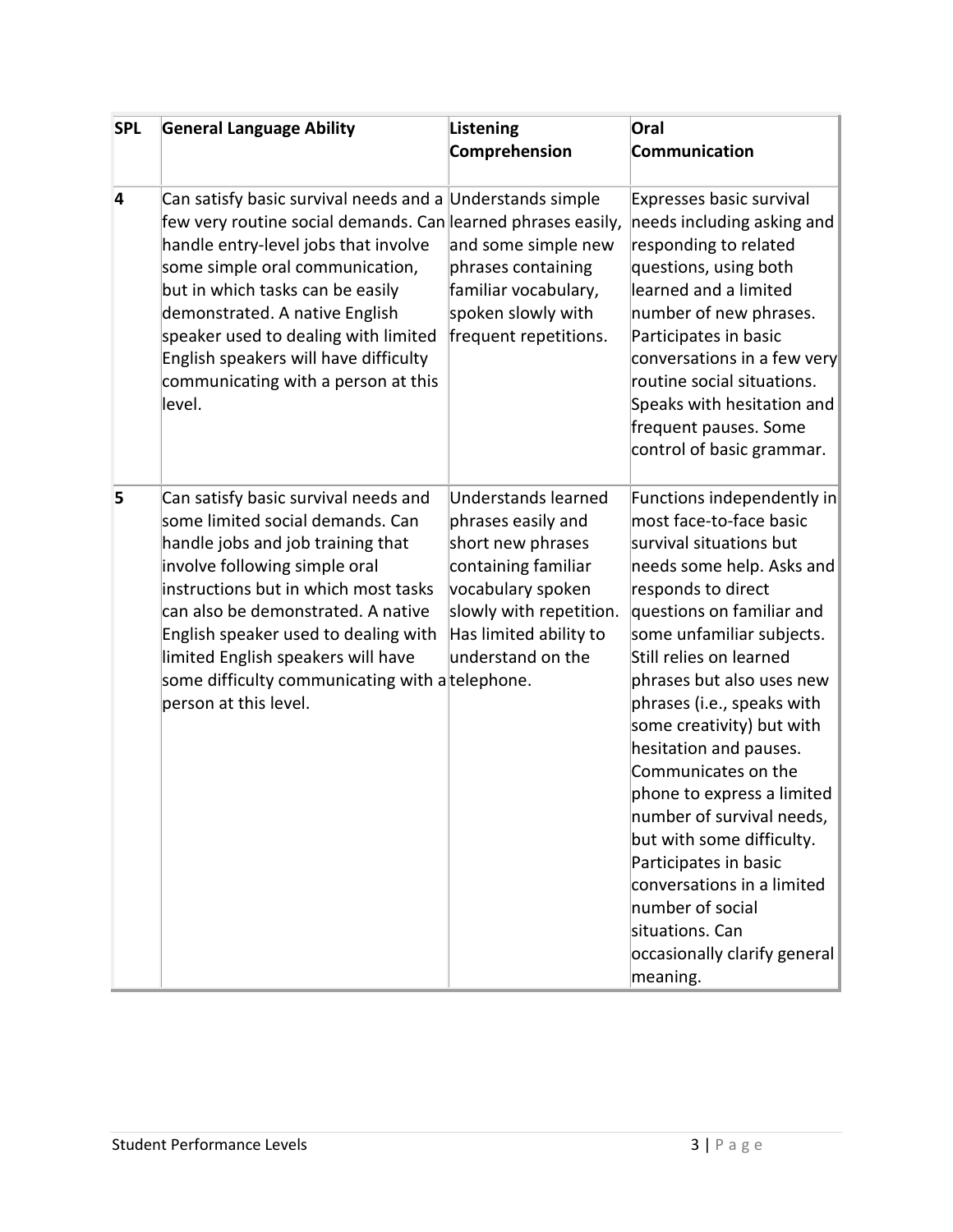| <b>SPL</b>              | <b>General Language Ability</b>                                                                                                                                                                                                                                                                                                                                                                              | <b>Listening</b>                                                                                                                                                                                                                                                                                                                                          | Oral                                                                                                                                                                                                                                                                                                                                                                                                                                                                                                                                                   |
|-------------------------|--------------------------------------------------------------------------------------------------------------------------------------------------------------------------------------------------------------------------------------------------------------------------------------------------------------------------------------------------------------------------------------------------------------|-----------------------------------------------------------------------------------------------------------------------------------------------------------------------------------------------------------------------------------------------------------------------------------------------------------------------------------------------------------|--------------------------------------------------------------------------------------------------------------------------------------------------------------------------------------------------------------------------------------------------------------------------------------------------------------------------------------------------------------------------------------------------------------------------------------------------------------------------------------------------------------------------------------------------------|
|                         |                                                                                                                                                                                                                                                                                                                                                                                                              | Comprehension                                                                                                                                                                                                                                                                                                                                             | Communication                                                                                                                                                                                                                                                                                                                                                                                                                                                                                                                                          |
| 6                       | Can satisfy most survival needs and<br>limited social demands. Can handle<br>jobs and job training that involve<br>following simple oral and written<br>instructions and diagrams. A native<br>English speaker not used to dealing<br>with limited English speakers will be<br>able to communicate with a person<br>at this level on familiar topics, but<br>with difficulty and some effort.                | Understands<br>conversations<br>containing some<br>unfamiliar vocabulary<br>on many everyday<br>subjects, with a need<br>for repetition,<br>rewording or slower<br>speech. Has some<br>ability to understand<br>without face-to-face<br>contact (e.g. on the<br>telephone, TV).                                                                           | Functions independently in<br>most survival situations,<br>but needs some help.<br>Relies less on learned<br>phrases; speaks with<br>creativity, but with<br>hesitation. Communicates<br>on the phone on familiar<br>subjects but with some<br>difficulty. Participates with<br>some confidence in social<br>situations when addressed<br>directly. Can sometimes<br>clarify general meaning by<br>rewording. Control of basic<br>grammar evident, but<br>inconsistent; may attempt<br>to use more difficult<br>grammar but with almost<br>no control. |
| $\overline{\mathbf{z}}$ | Can satisfy survival needs and<br>routine work and social demands.<br>Can handle work that involves<br>following oral and simple written<br>instructions in familiar and some<br>unfamiliar situations. A native English may need repetition,<br>speaker not used to dealing with<br>limited English speakers can<br>generally communicate with a<br>person at this level on familiar topics. conversations. | Understands<br>conversations on most<br>everyday subjects at<br>normal speed when<br>addressed directly;<br>rewording, or slower<br>speech. Understands<br>routine work-related<br>Increasing ability to<br>understand without<br>face-to-face contact<br>(telephone, TV, radio).<br>Has difficulty following<br>conversation between<br>native speakers. | Functions independently in<br>survival and many social<br>and work situations, but<br>may need help occasion-<br>ally. Communicates on the<br>phone on familiar subjects.<br>Expands on basic ideas in<br>conversation, but still<br>speaks with hesitation<br>while searching for<br>appropriate vocabulary<br>and grammar. Clarifies<br>general meaning easily,<br>and can sometimes convey<br>exact meaning. Controls<br>basic grammar, but not<br>more difficult grammar.                                                                          |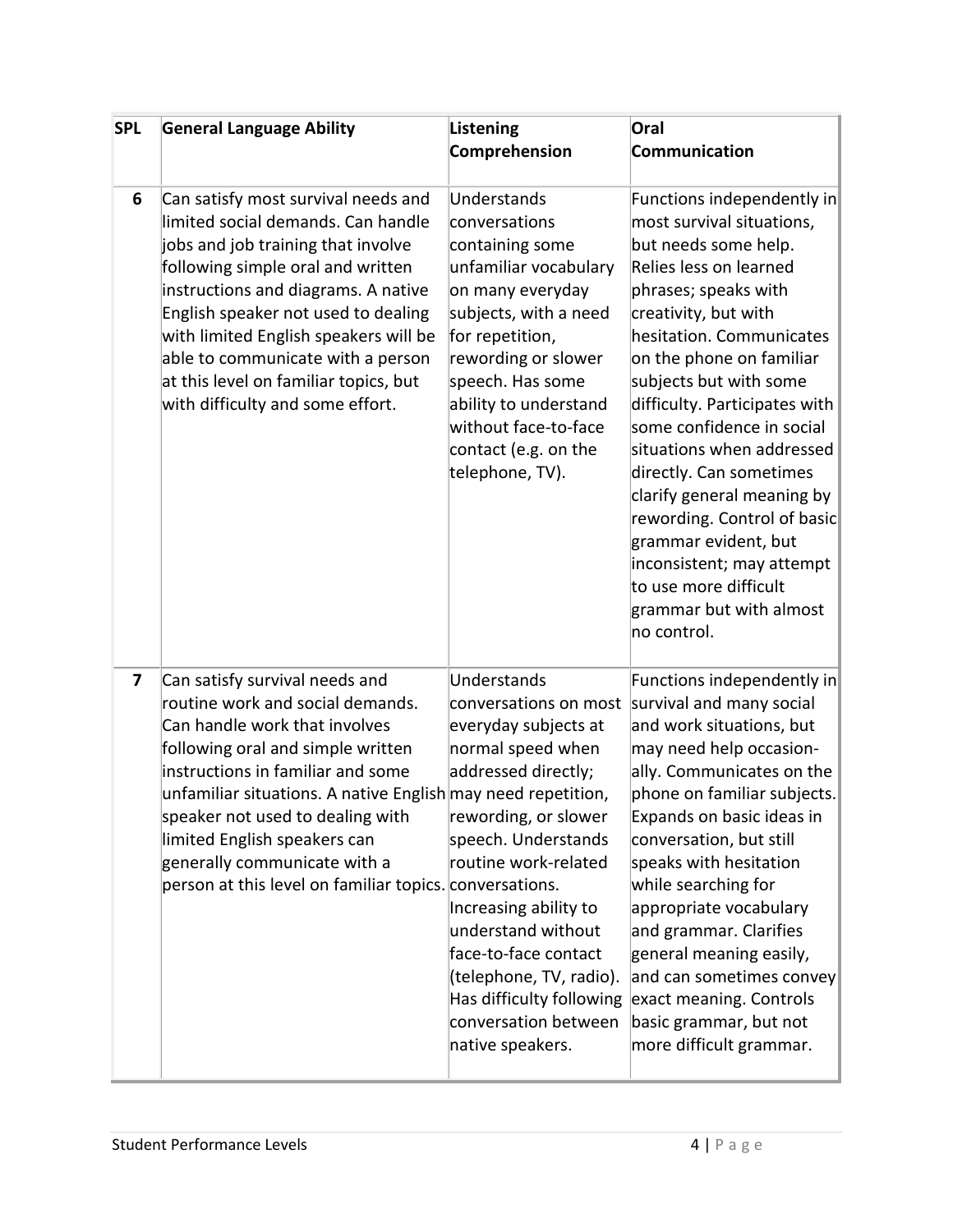| <b>SPL</b> | <b>General Language Ability</b>                                                                                                                                                                                                                  | <b>Listening</b><br>Comprehension                                                                                                                                                                                                                                                                                                   | Oral<br>Communication                                                                                                                                                                                                                                                                                                                                          |
|------------|--------------------------------------------------------------------------------------------------------------------------------------------------------------------------------------------------------------------------------------------------|-------------------------------------------------------------------------------------------------------------------------------------------------------------------------------------------------------------------------------------------------------------------------------------------------------------------------------------|----------------------------------------------------------------------------------------------------------------------------------------------------------------------------------------------------------------------------------------------------------------------------------------------------------------------------------------------------------------|
| 8          | Can participate effectively in social<br>and familiar work situations. A native conversation and<br>English speaker not used to dealing<br>with limited English speakers can<br>communicate with a person at this<br>level on almost all topics. | Understands general<br>conversation on<br>technical subjects in<br>without face-to-face<br>radio); may have<br>difficulty following<br>rapid or colloquial<br>speech. Understands<br>most conversations<br>between native<br>speakers; may miss<br>details if speech is very<br>rapid or colloquial or if<br>subject is unfamiliar. | Participates effectively in<br>practical and social<br>conversation and in<br>technical discussions in<br>own field. Understands own field. Speaks fluently<br>in both familiar and<br>contact (telephone, TV, unfamiliar situations; can<br>handle problem situations.<br>Conveys and explains exact<br>meaning of complex ideas.<br>Good control of grammar. |
| 9          | Can participate fluently and<br>accurately in practical, social, and<br>work situations. A native English<br>speaker not used to dealing with<br>limited English speakers can<br>communicate easily with a person at<br>this level.              | Understands almost all Approximates a native<br>speech in any context.<br>Occasionally confused<br>by highly colloquial or<br>regional speech.                                                                                                                                                                                      | speaker's fluency and<br>ability to convey own ideas<br>precisely, even in<br>unfamiliar situations.<br>Speaks without effort.<br><b>Excellent control of</b><br>grammar with no apparent<br>patterns of weakness.                                                                                                                                             |
| 10         | Ability equal to that of a native<br>speaker of the same socioeconomic<br>level.                                                                                                                                                                 | Equal to that of a<br>native speaker of the<br>same socioeconomic<br>level.                                                                                                                                                                                                                                                         | Equal to that of a native<br>speaker of the same<br>socioeconomic level.                                                                                                                                                                                                                                                                                       |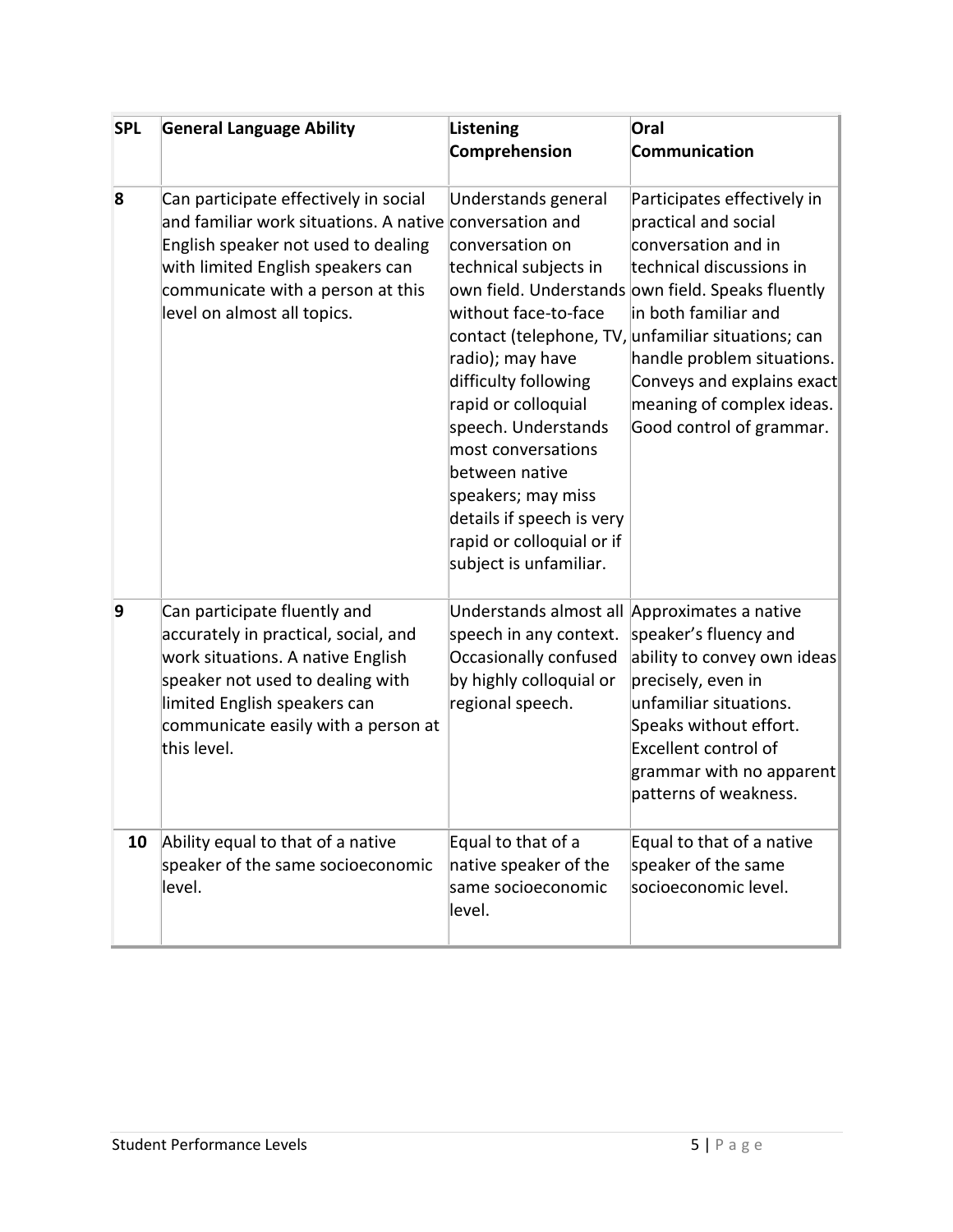# **Student Performance Level (SPL) Descriptors for Reading and Writing**

Note: These descriptors are for adult second language learners and do not represent K-12 grade level reading ability)

The descriptions below are averages across the range of what learners at the beginning of each level can do. Learners who are pre- or non-literate when they start to learn may move more slowly; learners who are fully literate in their native language may move faster. A pre-literate learner is one who comes from a society in which there was no written language, and therefore he/she has no exposure to print of any sort. Non-literate learners come from a society in which literacy is all around them (street signs, labels, newspapers), but they have no understanding of the concept of sound-symbol correspondence. (Note that learners whose native language is not written in the Roman alphabet will have special challenges in learning to read in English, no matter how literate they are.)

Reading is a combination of many different skills (e.g., sound-symbol correspondence, word recognition) and strategies (e.g., predicting, skimming for general meaning). Which skills and strategies adults choose to use while reading depend on the purpose of that reading. For example, when adults read a child's report card or a train schedule, they may scan to find grades in certain subjects or the arrival time of a certain train. When they read an article on nutrition, they may preview the headings and illustrations to get an idea what information might be included in the article. Readers predict information based on their experience and make inferences while making use of sound-symbol correspondence, word recognition, word order (syntactic information) and the meaning of the words (semantic information).

For second language learners, the reading process is more difficult. Their understanding of a text will be affected by their own cultural backgrounds and by literacy practices in their languages. They will not be able to make predictions from their experiences as easily as native English speakers. Also, spelling and word order may be very different in their native language. One way to introduce reading to second language learners is through texts that are relevant to their lives, which include familiar syntax and vocabulary, and predictable meaning. As students progress, texts on less familiar topics can be introduced. These will encourage students to employ an expanding array of skills and strategies as they develop their proficiency in reading in English.

Revisions to the original Student Performance Level Reading and Writing Level descriptions were prepared by Allene G. Grognet in consultation with ELT Partners (Myrna Ann Atkins, Miriam Burt, Burna Dunn, and other practitioners (Donna Moss, Peggy Seufert, Lynda Terrill, and Carol Van Duzer). January, 2003.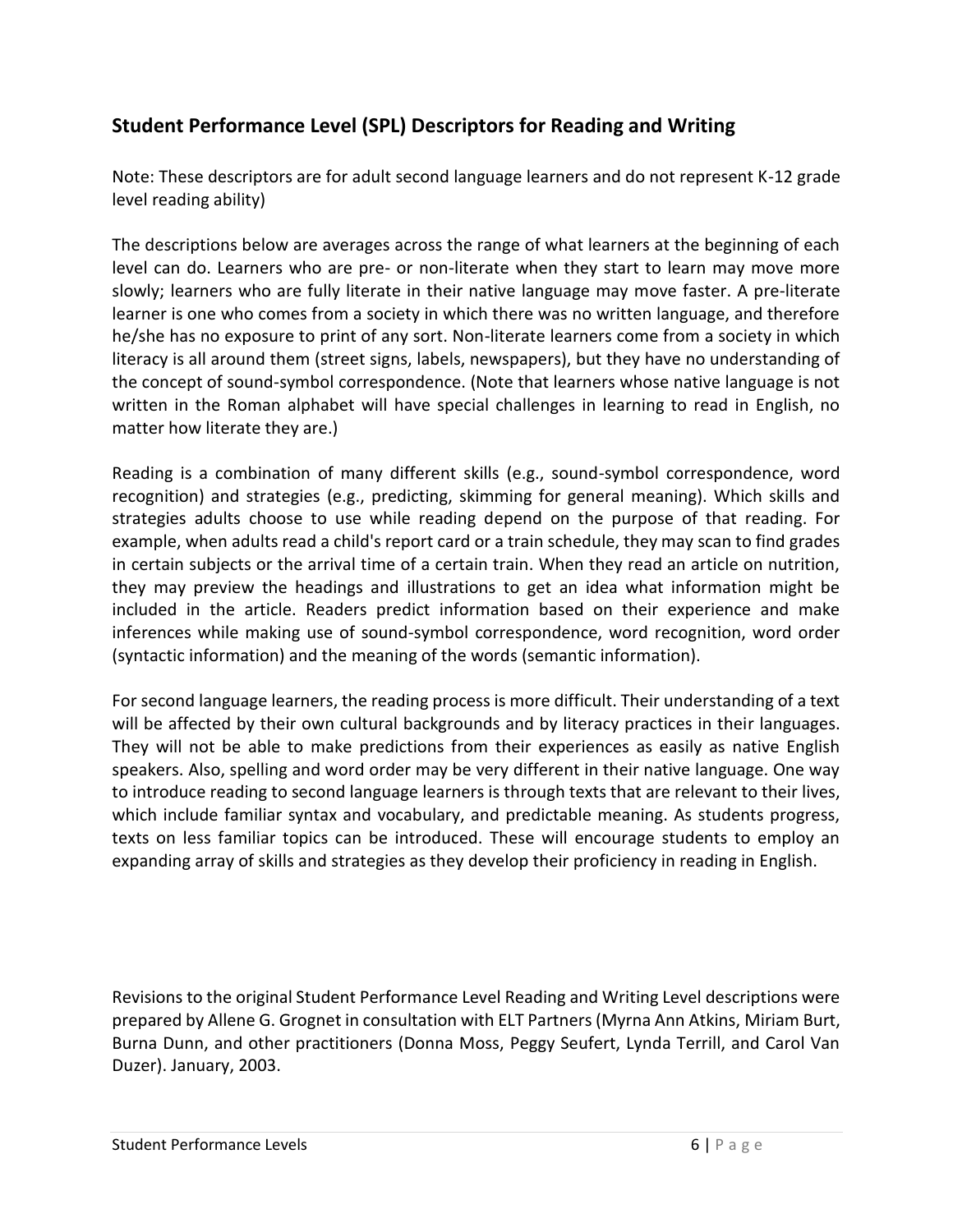#### **Reading Levels**

- **0** No ability whatsoever in English.
- **I** Individual recognizes most letters of the alphabet and may be able to read one's own name or a few isolated words. Has a developing sense of phonemic awareness. Can probably read own address, telephone number, and other relevant numbers.
- **II** Individual can recognize upper and lower case letters and environmental print (e.g. common signs, symbols, prices, etc.).
- **III** Individual can read and comprehend simple learned phrases or short sentences, containing familiar vocabulary in familiar contexts, e.g. "where do you live?" Has a limited understanding of connected prose, and may need frequent re-readings.
- **IV** Individual reads and understands simple sentences or short paragraphs or messages on familiar subjects (e.g., people, places, events) containing familiar vocabulary.
- **V** Individual can read simple material on subjects of personal interest that have a clear underlying structure (e.g. main idea and supporting details) and can use some context to determine meaning.
- **VI** Individual can read authentic instructions, descriptions, and narratives on familiar subjects or from which new vocabulary can be determined by context (e.g., a simple news story). Can recognize logical order and make some minimal inferences. Emerging reading strategies are evident, (e.g., can compare and contrast, sequence information, etc.).
- **VII** Individual can read and understand material related to most adult roles. Can interpret descriptive narratives, predict, and infer meaning from material on familiar topics. Can skim and scan for meaning e.g. consumer information, manuals, memos.
- **VIII** Individual can read and understand authentic material on unfamiliar topics, but may have trouble with difficult vocabulary or grammar. Skims and scans, compares, contrasts, and sequences information with consistency. Understands the purpose of various texts (e.g., editorials, ads).